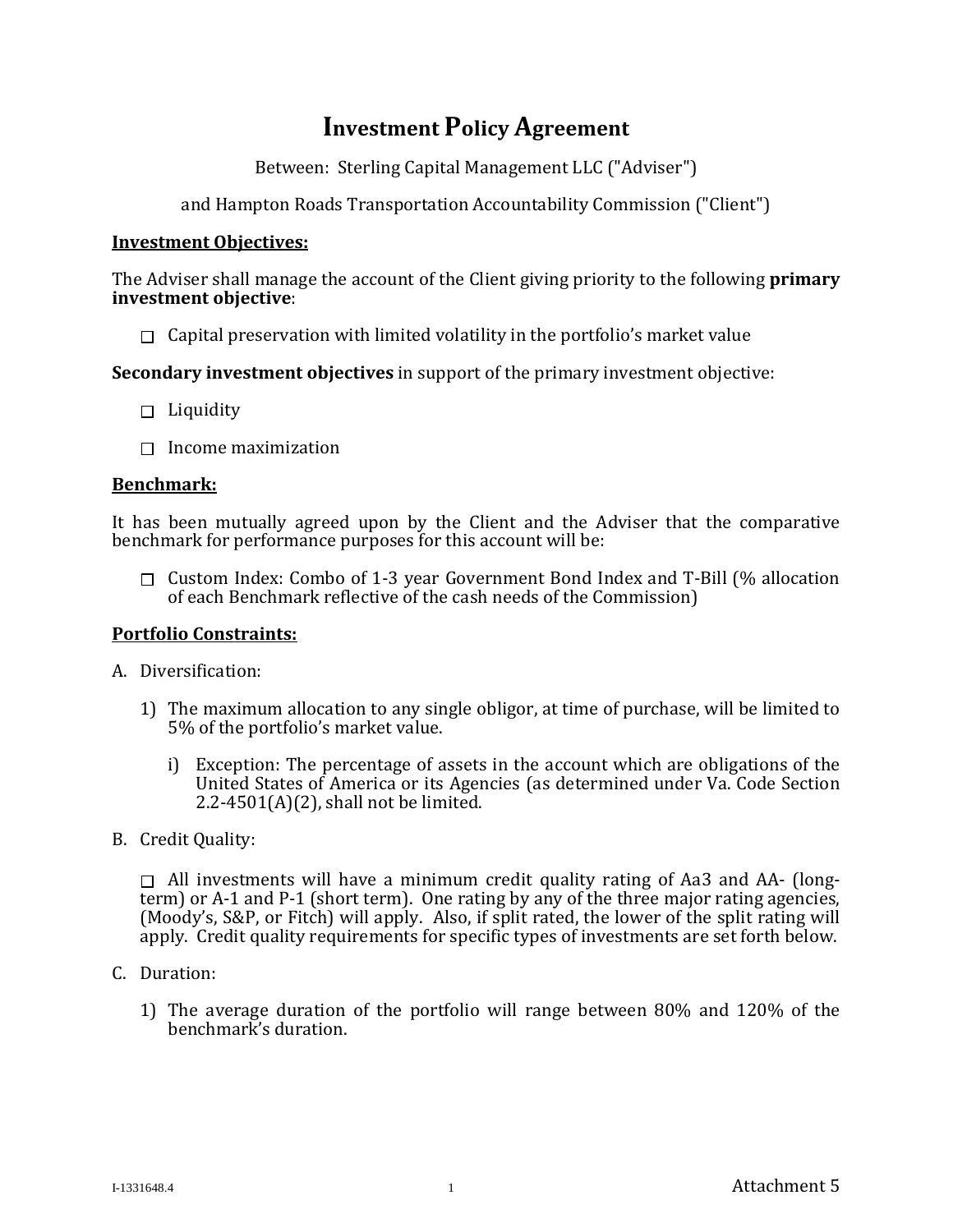- D. Maturity\*:
	- $\Box$  Maturity requirements for certain specific types of investments are set forth below, but in no event shall the maximum effective maturity for any single issue exceed three years from the date of settlement. Client funds shall be invested in a manner that is consistent with the liquidity/cash needs identified by Client from time to time, and Adviser shall maintain a portfolio that is consistent with those needs.

#### **\****Note: This restriction only pertains to individual securities, as the overall interest rate sensitivity of the portfolio will be governed by the aforementioned duration limitation.*

# **Permissible Investments:**

The Adviser may invest in the following investments in accordance with applicable Virginia laws.

# **A. OBLIGATIONS OF THE UNITED STATES**

Pursuant to Va. Code Section 2.2-4501, the Client is authorized to invest in obligations issued or guaranteed by the U.S. Government, an agency thereof, or U.S. Government Sponsored Enterprises (GSEs). These securities can be held directly, in the form of repurchase agreements collateralized by such debt securities, and in the form of a registered money market or mutual fund provided that the portfolio of the fund is limited to such evidences of indebtedness.

Acceptable Agency and/or GSE instruments must have at least two of the following short term ratings: Moody's P-1, S&P A-1, Fitch F-1, or Duff and Phelps D-1.

# **B. COMMERCIAL PAPER**

Pursuant to Va. Code Section 2.2-4502, the Client is authorized to invest in "prime quality" commercial paper with a maturity of 270 days or less.

"Prime quality" shall be as rated by at least two of the following: Moody's P-1,  $S \& P A-1$ , Fitch F-1, or Duff and Phelps D-1, or by their corporate successors, provided that at the time of any such investment:

1. The issuing corporation, or its guarantor, has a net worth of at least \$100 million; and

2. The net income of the issuing corporation, or its guarantor, has averaged three million dollars per year for the previous five years; and

3. All existing senior bonded indebtedness of the issuer, or its guarantor, is rated "A" or better or the equivalent rating by at least two of the following: Moody's, S & P, Fitch, or Duff and Phelps.

Commercial paper must be issued by domestic corporations.

Not more than 5% of the total funds available for investment at time of purchase may be invested in any one issuing or guaranteeing corporation.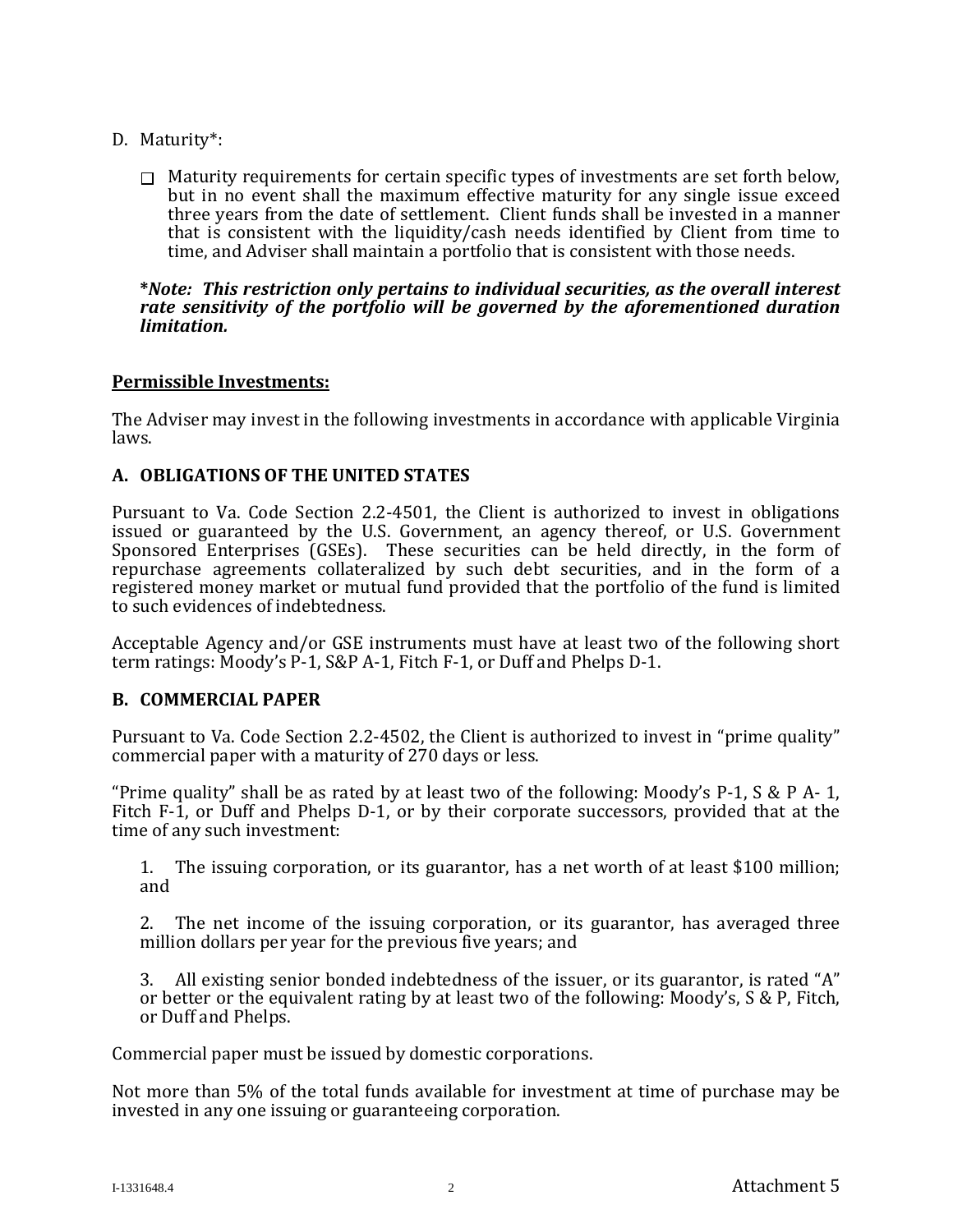# **C. BANKER'S ACCEPTANCES**

Pursuant to Va. Code Section 2.2-4504, the Client is authorized to invest in bankers acceptances.

Banker's acceptances must have at least two of the following: Moody's rating of A-1, S & P P-1, Fitch F-1, or Duff and Phelps D-1.

Banker's acceptances must be with major U.S. banks.

The sovereign rating of an issuer's country of domicile must be rated AA+ or better by Moody's, S & P or Fitch.

# **D. SECURITIES LENDING**

Pursuant to Va. Code Section 2.2-4506, the Client is authorized to participate in Securities Lending. However, due to the inherent risk associated with Securities Lending, the Client does not engage in this activity.

# **E. REPURCHASE AGREEMENTS**

Pursuant to Va. Code Section 2.2-4507, the Client is authorized to invest in overnight, term and open repurchase agreements that are collateralized with securities that are approved for direct investment.

All repurchase agreements shall be fully collateralized by U.S. Treasury issues, agencies or U.S. Government Sponsored Enterprises (GSEs) with maturities of less than ten years and executed using the "Master Repurchase Agreement" developed by the Bond Market Association. In order to anticipate market changes and provide a level of security for all funds, the collateralization level will be 102% of the market value of principal plus accrued interest, and the value shall be adjusted daily.

# **F. MUTUAL FUNDS**

Pursuant to Va. Code Section 2.2-4508, the Client is authorized to invest in mutual funds.

Mutual funds must have a rating of AAA or better by S&P, Moody's or other nationally recognized rating agency, and a weighted average maturity of one year or less.

All mutual fund investments must be in compliance with the Code of Virginia.

Securities held shall be limited to obligations issued or guaranteed by the U.S. Government, an agency thereof, or U.S. Government Sponsored Enterprises (GSEs).

# **G. CORPORATE NOTES**

Pursuant to Va. Code Section 2.2-4510, the Client is authorized to invest in corporate notes.

Corporate notes must have a rating of at least Aa by Moody's and AA by S & P. Corporate notes must be issued by a domestic corporation.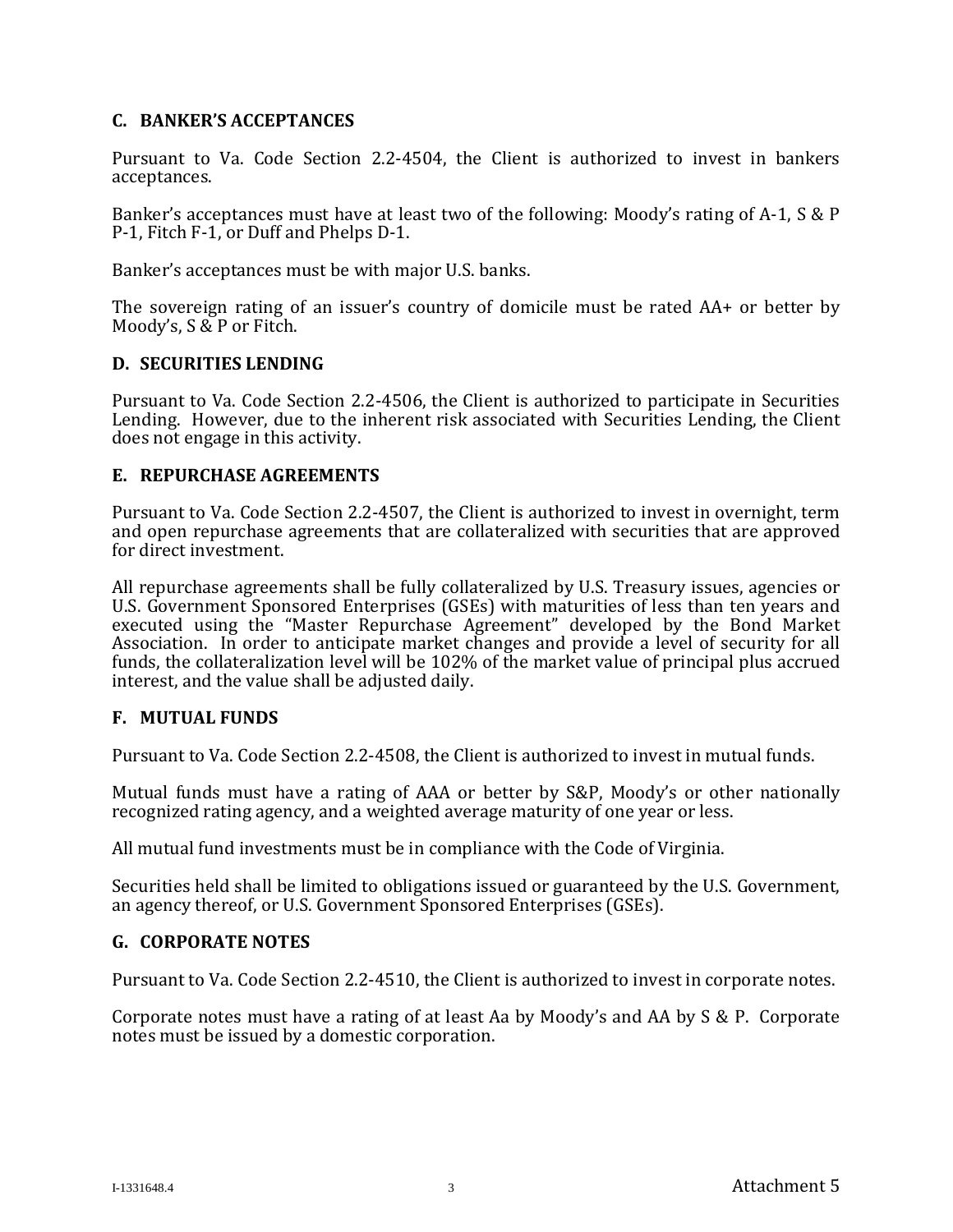# **H. DEPOSITS**

#### **1) Negotiable Certificates of Deposit and Bank Notes**

Pursuant to Va. Code Section 2.2-4509, the Client is authorized to invest in negotiable certificates of deposit and negotiable bank deposit notes of domestic banks.

All negotiable certificates of deposit and negotiable bank deposit notes of domestic banks must have a rating of A-1 by S & P, P-1 by Moody's for maturities of one year or less.

Negotiable certificates of deposit with maturities greater than one year and not exceeding five years require at least two of the following ratings: AA by Standard and Poor's, Aa by Moody's, or AA by Fitch.

# **2) Insured Deposits**

Pursuant to Va. Code Section 2.2-4518, the Client is authorized to invest in deposits with the following conditions:

1. The funds are initially invested through any federally insured bank or savings institution that is qualified by the Virginia Treasury Board to accept public deposits;

 2. The bank or savings institution arranges for the deposit of the funds in one or more federally insured banks or savings institutions wherever located, for the Client;

3. The full amount of principal and any accrued interest of each such deposit is covered by federal deposit insurance;

4. The bank or savings institution acts as custodian for the Client with respect to each deposit issued for the Client; and

5. At the same time that the Client's funds are deposited and each deposit is issued, the bank or savings institution receives an amount of deposits from customers of other financial institutions wherever located equal to or greater than the amount of funds invested by the County through the selected bank or savings institution.

Deposits made in accordance with the above requirements shall not be subject to the provisions of Chapter 44 (§ 2.2-4400 et seq.), § 2.2-4515, or any security or collateral requirements that may otherwise be applicable to the investment or deposit of public funds by government investors.

#### **I. UNAUTHORIZED INVESTMENTS**

It is the policy of the Client not to invest in Derivatives, a financial contract whose value derives from the value of underlying stocks, bonds, currencies, commodities, etc.

The Client may not borrow funds for the express purpose of reinvesting these funds, otherwise known as leveraging.